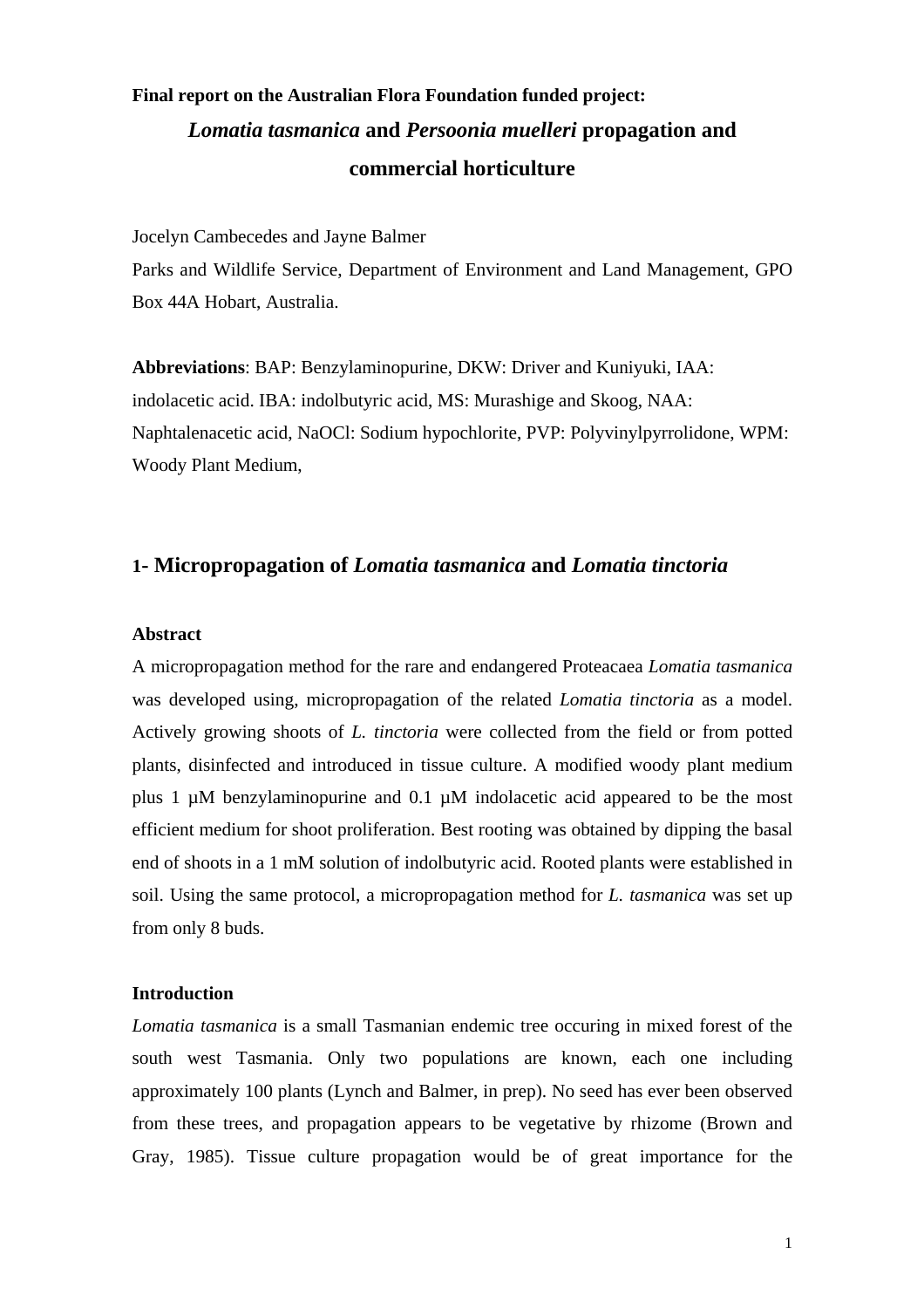conservation of this species, which is thought to be on the brink of extinction (Lynch et al., in prep).

The difficulty of collecting explants, due to the location of the sites and the rarity of the plants, and the high rate of contamination obtained with the first field-collected material (96%) led us to use the related *Lomatia tinctoria*, widespread in Tasmania, as a model for micropropagation.

# **Material and methods**

According to the previous work conducted by P. Ball (1992) on *L. tinctoria* and *L. polymorpha*, two main problem areas have been identified:

\* High percentage of contaminations whatever disinfection treatment applied;

\* Rapid blackening of most of the explants due to phenolic production (this

phenomenon is common in most other members of the Proteaceae)

The standard procedure for tissue culture establishment was as below:

The explants were rinsed overnight in running tapwater, treated in 70 % alcohol for a few seconds and in 2% NaOCl for 10 min (explants from field-grown plants) or in 1 % NaOCl for 8 min (explants from potted plants).

After three rinsings in distilled water, the explants were dissected into single node microcuttings, treated for 1 h in PVP 0.7%, and then for 24 h in a liquid medium with rifampycin 100 mg/1 (both on an orbital shaker at 4º C). After rinsing in distilled water, the microcuttings were placed on a WPM basal mineral medium (McCown and Lloyd,1981) modified by the elimination of  $K_2S0_4$ , supplemented with MS vitamins (Murashige and Skoog, 1962), 30  $g/1$  sucrose, 1  $\mu$ M BAP, 0.1  $\mu$ M IAA, and solidified with 0.7% agar (Difco). The pH was adjusted to 5.7 before autoclaving at 120ºC for 20min. For tissue culture initiation, medium was dispensed in 150 \* 25 mm test tubes (10 ml each) and for shoot multiplication and rooting, in 250 ml conical flasks (50 ml each). Cultures were incubated in the dark for 2 weeks and then transferred into light at 23±2ºC on a 16 h photoperiod. For each *in vitro* experiment, at least 30 explants were treated in each way and the experiment repeated on two separate occasions.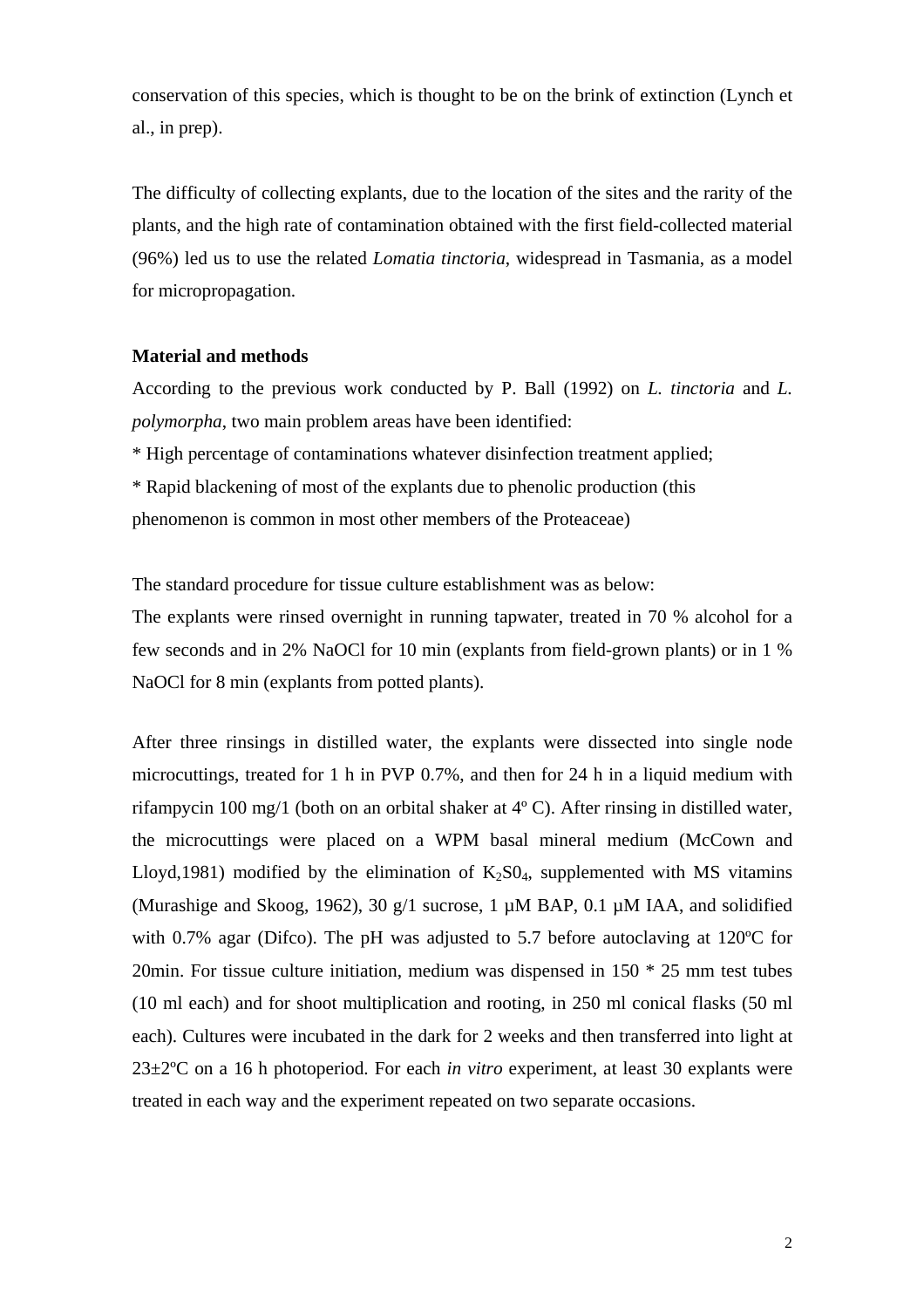For rooting experiments, shoots 10 to 15 min long were cut at the time of subculturing. Preliminary experiments showed that culture on auxin-containing rooting media induced a high rate of callusing. So a two step procedure was used:

- quick dip of the basal end of isolated shoots in a concentrated auxin solution

- transfer to an auxin-free rooting medium consisting in a half strength macrosalt WPM.

After 4 weeks of culture on the rooting medium, microcuttings were assessed for root development.

For acclimatisation, rooted plants were dipped in 4g/1 'Mancozeb' fungicide solution and transplanted into a mixture of pine bark and peat moss 1:1 in a mini greenhouse where humidity was maintained close to 100%. Every week, plants were sprayed with fungicide and Pyrethrum insecticide.

# **Results**

# *Lomatia tinctoria*

3 different types of explants were collected:

- 1- Growing shoots from two year-old plants in the field; (Tasman Peninsula near Cape Pillar)
- 2- Growing shoots sprouting up actively after a bush fire;(Snug plains)
- 3- Etiolated shoots from potted plants grown in the dark for at least 2 weeks.

The following results were obtained from experiments with different explants and treatments:

- A 24 hr treatment in a solution of rifampycin 100 mg/1 after disinfection with NaOCl significantly improved the percentage of non contaminated explants ( 62 instead of 32 without rifampycin treatment)
- The percentage of contaminated buds was dramatically reduced using shoots sprouting up after a bush fire and etiolated shoots (respectively 11% and 7.5%).
- Addition of activated charcoal 5 g/l known to adsorb phenolic compounds, decreased significantly the percentage of explants producing shoots (72 % without activated charcoal, 44 % with).
- Addition of Polyvinypyrrolidone (PVP) did not improve that percentage, compared with the medium with activated charcoal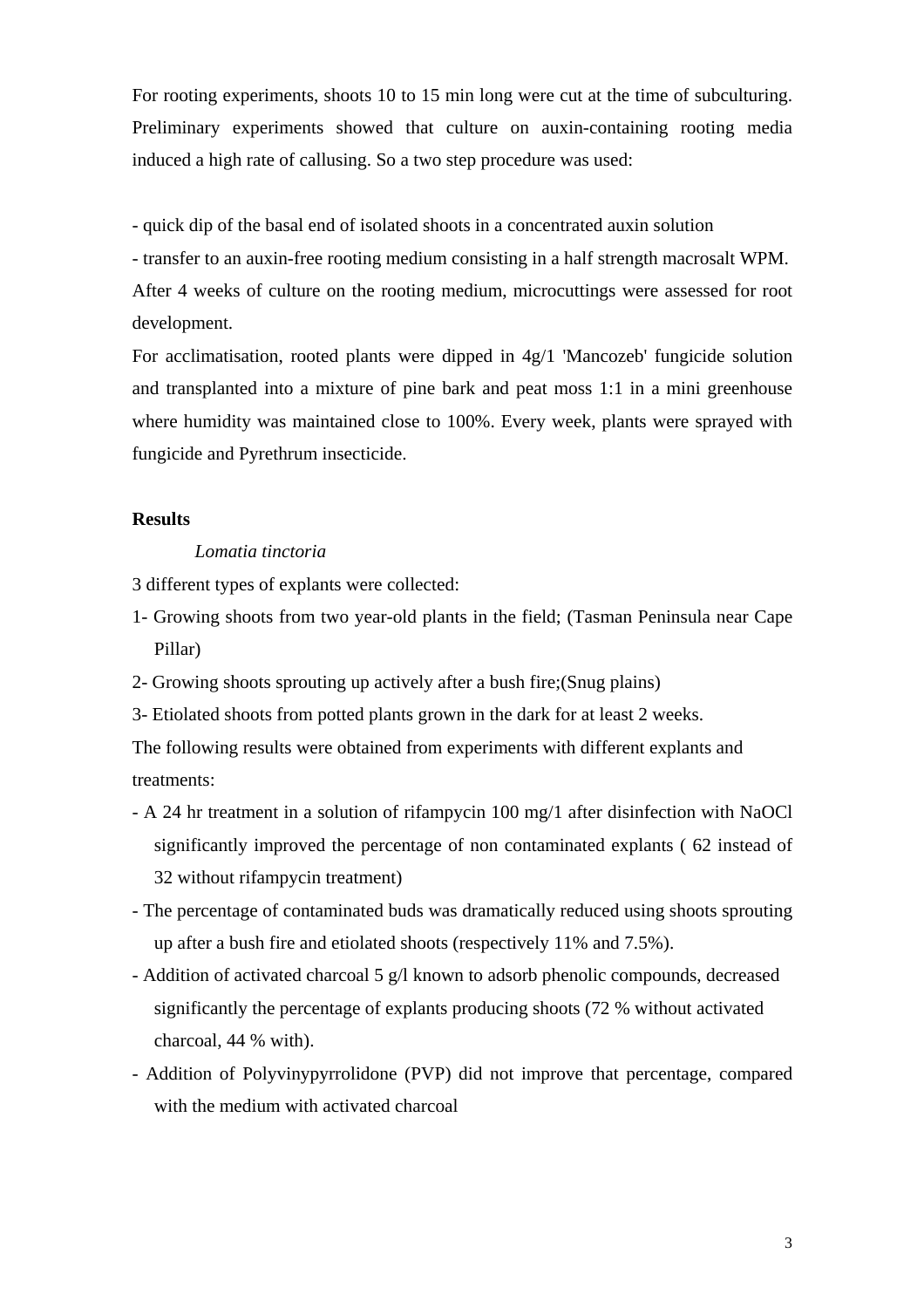- A one week treatment in the cold room at the beginning of the *in vitro* culture had no influence on bud survival.

In order to reduce the blackening of the explants, they were inoculated onto four different media: Knop (1865), Knudson (1946), modified WPM and DKW (Driver and Kuniyuki, 1984).

The percentages of bud flushing, blackening and vitrification were recorded after two subcultures on the same medium and are reported Table 1.

**Table 1**. Effects of four different mineral media on the establishment of *L. tinctoria* buds in tissue culture.

| Culture medium     | Knop   | Knudson   | <b>DKW</b> | modified WPM |
|--------------------|--------|-----------|------------|--------------|
| % of bud flushing  | 63.2 a | $72.1$ ab | 61.5 b     | 76.5 a       |
| % of explants      | 10.5   | 23.6      | 59         | 19           |
| turning black      |        |           |            |              |
| % of vitrification | 67     | 46.7      | 50         | 36.7         |

Results scored after two times 4 weeks of culture. Within a line means followed by the same letter are not significantly different based on  $X2$  test at  $p < 0.05$ .

No significant differences were recorded in the percentage of bud break on Knop, Knudson and modified WPM. The percentage on DKW is significantly lower than on the modified WPM. A low mineral medium (Knop, 1865) proved to be the best to avoid blackening of explants but the high rate of vitrification, so that the plants became translucent and hyperhydric, prevented us from using this medium. The high mineral content medium DKW gave the highest rate of browning (59%). The modified WPM induced the highest rate of bud flushing (76.5%) and lowest rate of vitrification (36.7%) with a moderate rate of browning of the explants (19%). After the third subculture, vitrification was no longer observed. Therefore modified WPM medium was used in further experiments..

Shoots were propagated by axillary branching on medium based on the modified WPM macrosalts and containing 1  $\mu$ M BAP and 0. 1  $\mu$ M IAA, and subcultured every 6 weeks with a propagation rate varying from 4 to 10 fold. Each shoot was 10 to 30 mm long.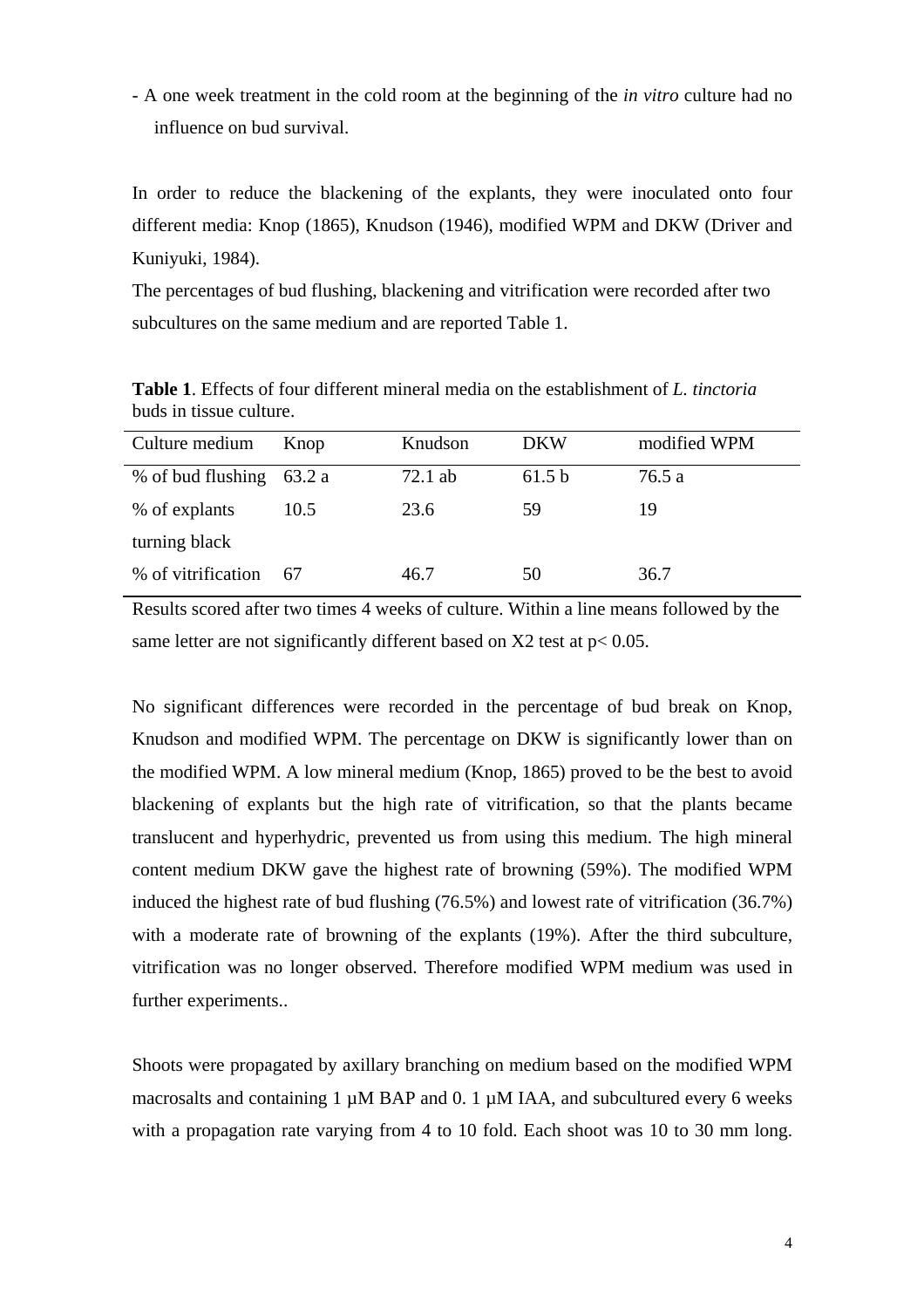The shoots might also be propagated using single-node culture on the same medium, each bud giving rise to a new shoot. BAP 44 µM dramatically inhibited shoot elongation and induced some adventitious bud regenerations on leaves in contact with the culture medium.

A range of IBA concentrations from 200 µM to 5 mM was tested to induce rooting. A 1 mM IBA concentration was suitable to induce a high rate of root formation with a suitable dipping time (Table 2). Higher concentrations (up to 5 mM) promoted a high degree of callusing. Dipping plants for 10 min in auxin mixtures including IBA l.0 mM, IAA 500 µM and/or NAA 200 µM did not improve rooting.

**Table 2**. Influence of the duration of treatment in a 1.0 mM IBA solution on root initiation on *L. tinctoria*. Fifteen replicated explants per treatment. Results were scored after 4 weeks.

| duration of IBA treatment | rooting percentage | average number of roots per plant |
|---------------------------|--------------------|-----------------------------------|
| 3s                        | 20                 | $0.2$ ( $\hat{U}$ 0.3)            |
| 1 min                     | 40                 | $1.9$ ( $\hat{u}$ 1.8             |
| $10 \text{ min}$          | 67                 | $2.8 \, (\hat{T} 1.6)$            |
| $30 \text{ min}$          | 100                | 4.1 $(\hat{\tau}$ 1.8)            |

For some plant species, rooting has been preferentially induced by auxin mixtures. Hence some mixtures were tested using a 10 min treatment. Results are shown in Table 3.

**Table 3**. Effects of dipping treatments in auxin mixtures on root initiation on *L. tinctoria* shoots. 15 replicated shoots per treatment. Results scored after 4 weeks.

| Auxin mixtures                 | rooting    | average number of roots per plant |
|--------------------------------|------------|-----------------------------------|
|                                | percentage |                                   |
| IBA $1.0 \text{ mM}$           | 67         | $2.1 \, (\hat{\tau} 1.2)$         |
| IBA $1.0$ mM + IAA 500 $\mu$ M | 67         | $2.3 \, (\hat{\tau} 1.2)$         |
| IBA 1.0 mM + IAA 500 $\mu$ M + | 46.7       | 1.5 ( $\hat{u}$ 1.2)              |
| NAA $200 \mu M$                |            |                                   |
| IBA 1.0 mM + NAA 200 $\mu$ M   | 60         | $2.3 \, (\hat{\tau} \, 1.3)$      |

Treatments in auxin mixture did not improve either the rooting percentage or the average number of roots per plant.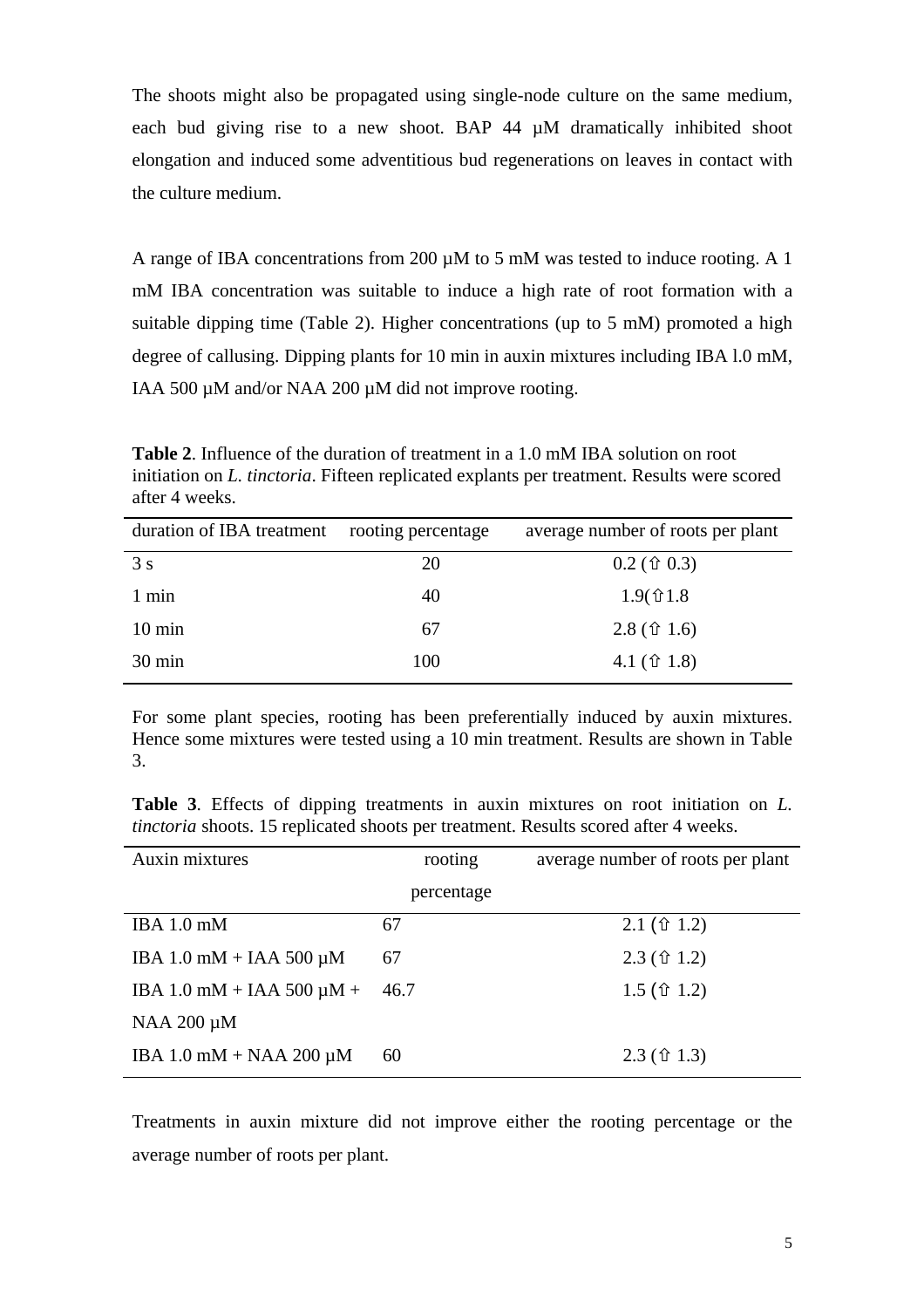Twenty eight rooted plants were transferred into the glasshouse for acclimatisation. After 4 weeks 20 of them were healthy and started to grow. However, in the following weeks some shoots died. This death was attributed to a severe fungus attack.

The acclimatisation experiments should be repeated by specialists with a larger number of plants.

# *Lomatia tasmanica*

Explants were collected either from field grown plants or, following the results obtained with *L. tinctoria*, from etiolated potted plants.

# *-Field collected material:*

In December 1994 shoot cuttings of *L. tasmanica* were taken from the Goring Creek population near Cox Bight in the Southwest National Park. The shoots were disinfected and placed into culture according to the standard procedure. Of 60 explants, only 4 were free of fungal and/or bacterial contaminations. Bud flushing occurred within 4 weeks and the explants were subcultured every 4 weeks. Growth was very slow, with very little elongation of the stems. After being isolated from the original explants (2 months after inoculation), shoots began to turn black.

Another collection was made from the same site in January, and the explants were surface sterilized using the same procedure, or with a fungicide and/or different NaClO treatments. All the explants (160) were contaminated, probably due to the long storage period before use (10 days in the cold room).

#### *-Potted plants:*

Two one-year old cuttings were placed in the dark (under a carton, in the glasshouse) to promote etiolation and fast growth of the shoots. Within 15 days these two. plants turned black, probably because of the high moisture percentage and lack of aeration under the carton. However, one of them produced a 20 cm long etiolated shoot. From this shoot, 8 buds were introduced into tissue culture. None of these 8 buds were contaminated, whereas 100% of the explants taken from other potted plants were contaminated. Seven of the 8 buds showed expansion within two weeks and had a much faster growth rate compared with the bud explants collected from the rainforest. No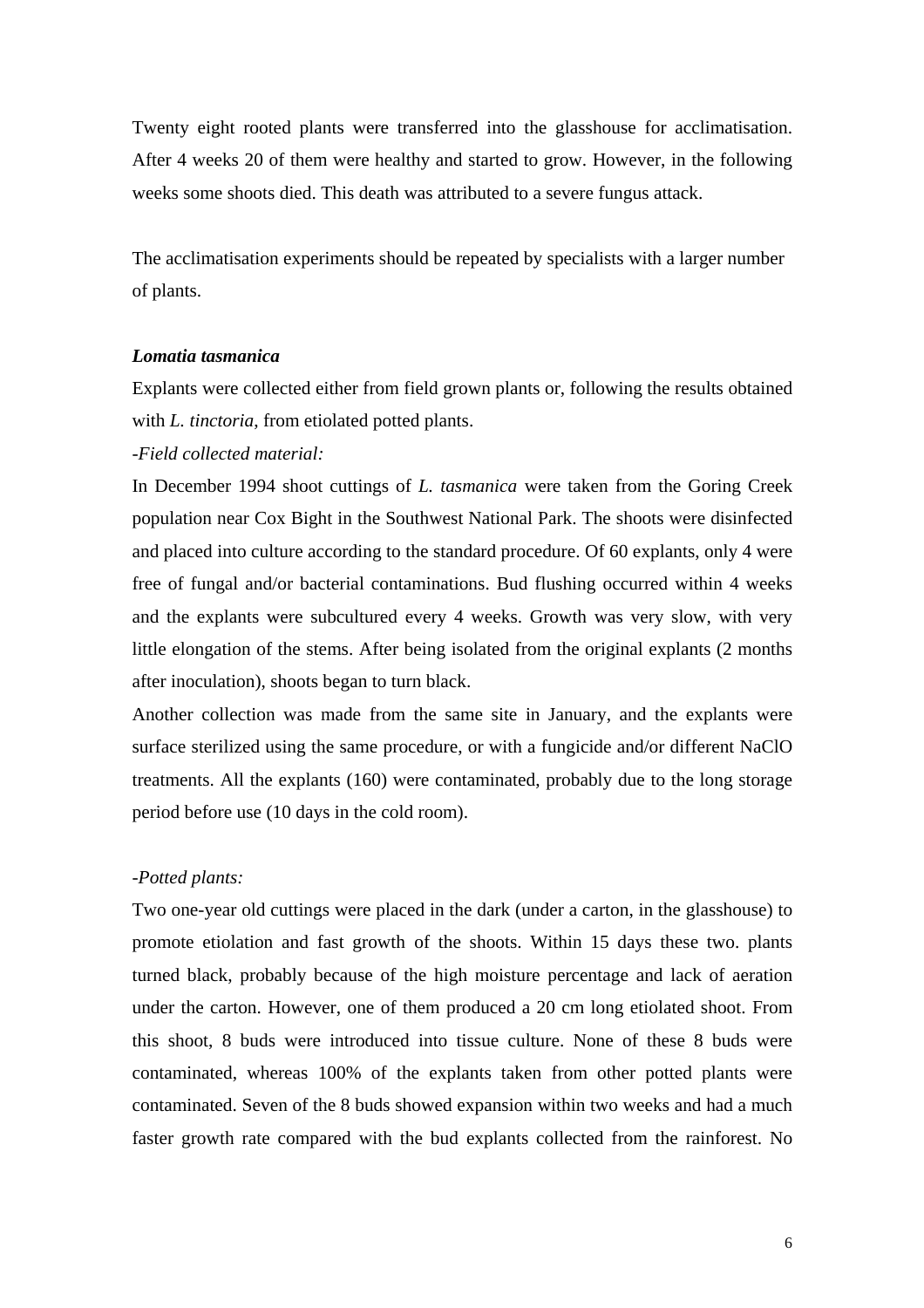blackening was observed and the shoots propagated slowly with a multiplication rate of 1 to 3 every 6 weeks. Some explants produced a cluster of adventitious buds at their base. An internal bacteria appeared then which induced some death of explants. The addition of 10 mg/1 rifampycin in the culture medium limited the proliferation of the bacteria.

Due to the lack of material, only one rooting treatment was tried with IBA 1.0 mM and IAA 500 µM but no roots were visable after 4 weeks. After 6 weeks, some roots initials were observed.

# **Discussion**

These studies have resulted in mass propagation of two *Lomatia* species including the rare and endangered *L. tasmanica,* for which propagation by cuttings has met little success ( Fountain, pers. corn.). Selecting a suitable source of material is essential to obtaining contamination free explants. A dark treatment of the stock plants for 2 weeks followed by the collection of etiolated shoots resulted in a low rate of contamination. A rifampycin treatment for 24 hours at 100 mg/1 dramatically reduced the contamination rate of explants when collected in the field. Addition of activated charcoal  $(5 \text{ g}/1)$ , known to adsorb phenolic compounds, significantly decreased the percentage of explants producing shoots.

For micropropagation, we used a modified WPM without  $K_2SO_4$ , as potassium ions have been proved to favour blackening of cultured explants (Anderson 1975). The WPM medium is suitable for micropropagation of many woody species (Mc Cown and Lloyd 1981) including other members of the Proteaceae family, *Grevillea robusta* (Rajasekaran 1994) and *Grevillea scapigera* (Bunn and Dixon 1992). Gorst et al (1978) also used a low salt medium for propagation of two *Grevillea* hybrids.

*In vitro* root initiation on *L. tinctoria* microcuttings was successfully achieved. However, for a commercial application, the method should be adapted for a larger number of plants. On *Grevillea scapigera* and *Stirlingia latifolia*, two other members of the Proteaceae family, Bunn and Dixon (1992 a and b) induced root formation by dipping the bases of the shoots in a commercial softwood cutting powder before direct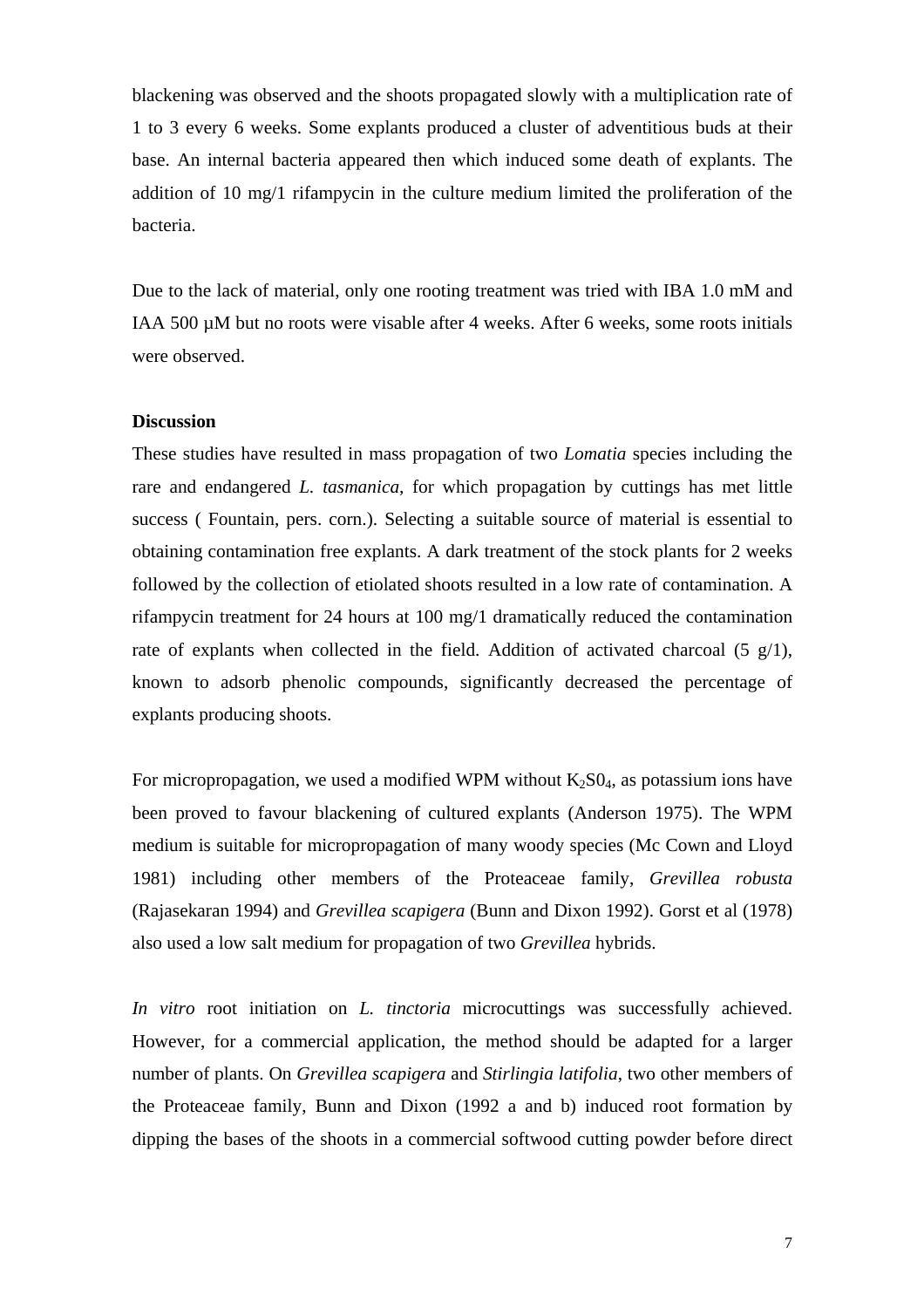transfer to the greenhouse. It would be interesting to try this method with *Lomatia tinctoria* shoots.

Concerning *L. tasmanica*, further experiments must be done to obtain roots. The plants used in the only experiment carried out lacked of vigour because of a previous treatment under reduced light and the proliferation of internal bacteria. However, the sporadic formation of roots from *L tasmanica* shoots on the propagation medium showed the ability of this species to produce roots. This experiment should be repeated with more vigorous plants, propagated under normal light and subcultured on a medium containing rifampycin to restrict the proliferation of the bacteria.

# **2- Micropropagation of** *Persoonia muelleri*

#### **Abstract**

Apical and axillary buds were used to initiate micropropagation but all the explants turned black and died within 6 weeks. On the other hand, with *Persoonia muelleri*  embryo cultures an in *vitro* plant stock was established from embryos aseptically removed from seeds, and is currently being propagated. Furthermore, plantlets from tissue culture have proved their ability to root.

### **Materials and methods**

Stem lengths and immature fruits were collected in Cox bight in December 1994 and January 1995, and disinfected with the procedure described previously for *Lomatia* species

Fruits of *Persoonia* are drupes with a woody endocarp containing one or two seeds. For embryo cultures, the fleshy mesocarp was removed with a scalpel and the rest was soaked in 2% NaOCl for 15 min and then rinsed in sterile water. To break the stony endocarp without damaging the embryo a small vice was used, and then the embryo was aseptically dissected. The embryos were placed on a variety of culture media in order to induce germination, adventitious bud regeneration or somatic embryogenesis.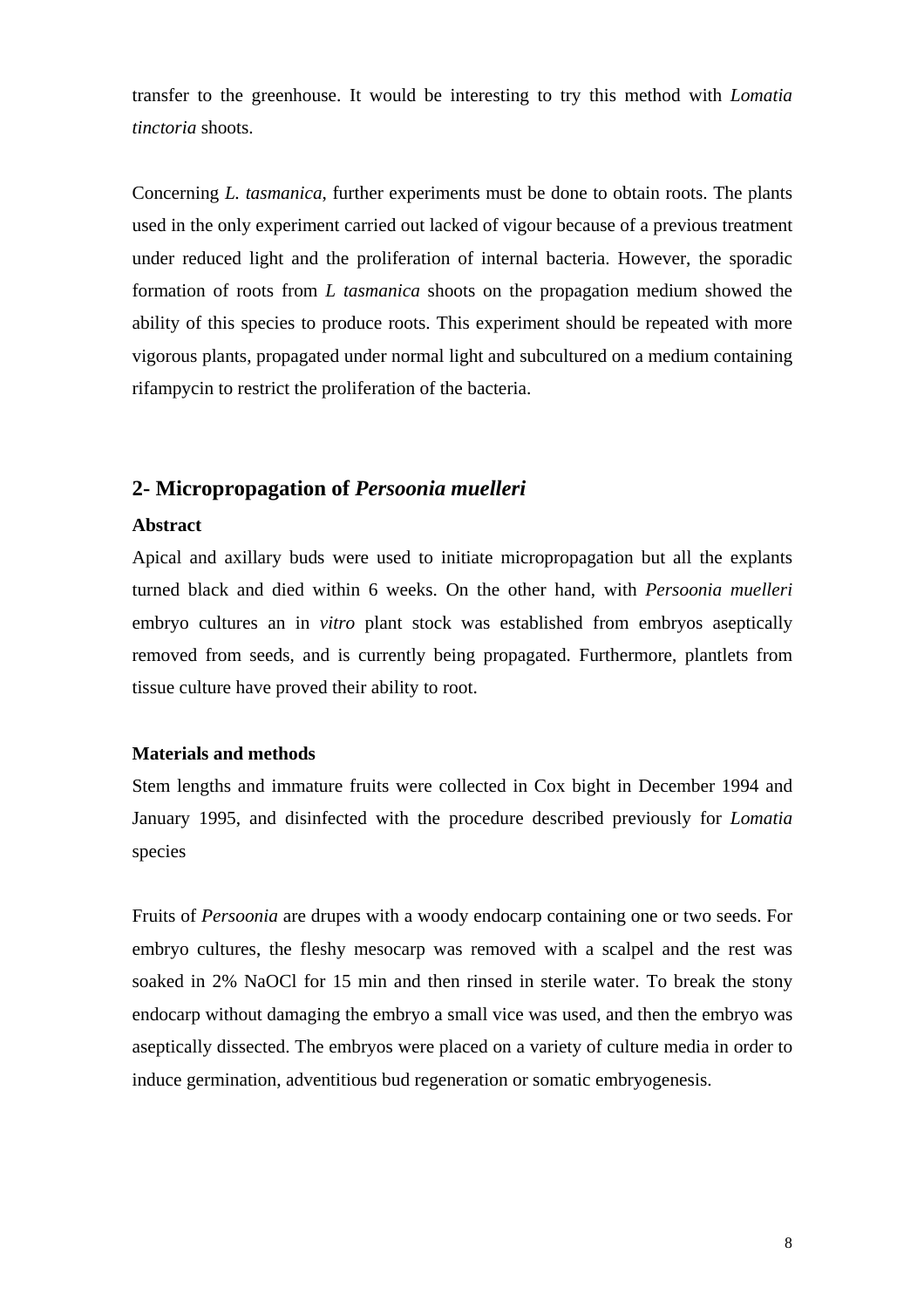The rooting ability was investigated with 10 to 15 mm long plants and using the same procedure as previously described for *Lomatia tinctoria*, i.e., a quick dip in a concentrated auxin solution followed by subculture on auxin free media.

# **Results**

# *Somatic explants*

In agreement with the previous studies by J. Gorst and P. Ball on micropropagation of *Persoonia* (especially *P. gunnii),* blackening of the explants was a major problem. Apical and axillary buds were used to initiate micropropagation but all the explants turned black and died within 6 weeks.

The following treatments were tried without success:

- \* Pretreatment of explants in PVP
- \* Dark incubation
- \* Low temperature incubation
- \* Low and high mineral nutrient media (Knop, Knudson, MS, MS/4, WPM, DKW)
- \* Addition of activated charcoal and/or PVP to the culture medium.

Floral buds were tested too, but all turned black whatever treatment or culture medium was used.

## *Embryos*

All the embryos were free of contaminations and less than 10% were damaged. In the first set of experiments, testing the effect of benzylaminopurine (BAP) as cytokinin, chlorophyllian shoots were regenerated. It was difficult to determinate if these shoots originated from the development of epicotyl or were adventitious buds formed at the bottom of the cotyledons.

Different results were obtained with the fruits of the second collection made at the same site one month later. Most of them exhibited an abnormal germination and very few produced adventitious buds.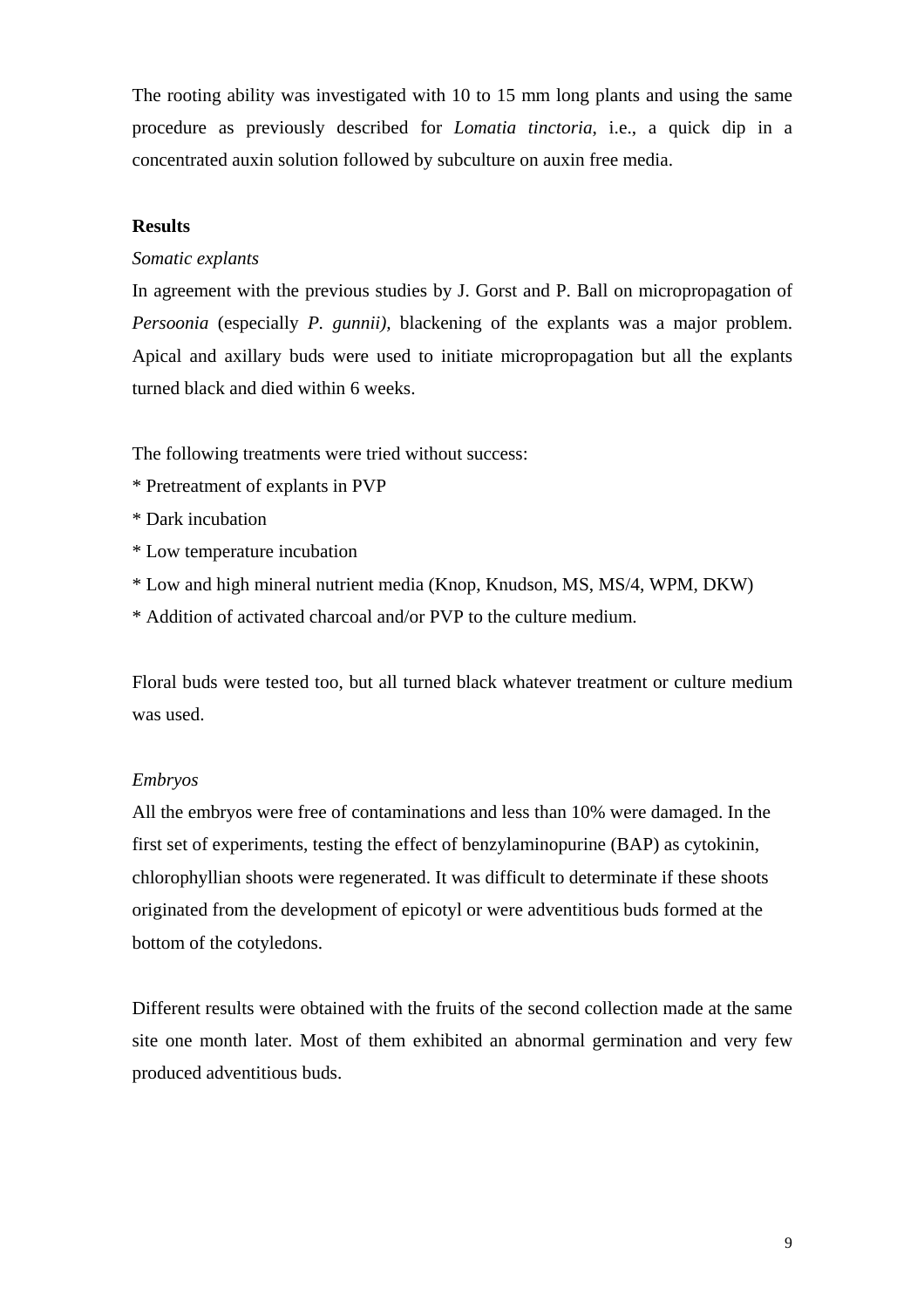All the shoots obtained were subcultured every 6 weeks on a modified WPM containing l.0  $\mu$ M BAP and 0.1  $\mu$ M IAA. They propagated quite well with a propagation rate of 2 to 4, and blackening of shoots was never observed.

To induce rooting, four different treatments were tried for 10 min, and only 5 plants were treated in each. Results are given in Table 4.

| <b>Table 4:</b> Effects of dipping treatments in auxin mixtures on P <i>muelleri</i> shoots. Five |  |
|---------------------------------------------------------------------------------------------------|--|
| replicated shoots per treatment. Results scored after 4 weeks.                                    |  |

| Auxin treatment                                | number of rooted plants |
|------------------------------------------------|-------------------------|
| IBA $1.0 \text{ mM}$                           |                         |
| IBA $1.0$ mM + IAA 500 $\mu$ M                 | 5                       |
| IBA 1.0 mM + IAA 500 $\mu$ M + NAA 200 $\mu$ M | 5                       |
| IBA 1.0 mM + NAA 200 $\mu$ M                   |                         |

The roots obtained were very thick and with no laterals. Twelve plants were transferred in the greenhouse, after 4 weeks 10 were healthy with normal development.

### **Discussion**

Propagation of *Persoonia* cuttings appears to be particularly difficult (Fountain, pers. com.; Ketelhohn et al. 1994) and rooting trials have led to very little rooting and a high rate of dead cuttings. Attempts to germinate *Persoonia* seeds by gibberellic acid treatments have shown promise but need further investigation (Wriggley and Fagg, 1989). The effects of chemical and mechanical scarification on the germination percentage of *P. sericea* seeds were investigated by Ketelhohn et al. (1994). The seeds were cultured aseptically and a maximum of 50% germination was obtained when the endocarp was half removed. Unfortunately, no information was given on further growth. *Persoonia gunii* embryos were aseptically cultured by Ball (.1992) and exhibited very poor development.

The results we obtained with *Persoonia muelleri* embryo cultures are very satisfactory as an in *vitro* plant stock was established from embryos aseptically removed from seeds, and is currently being propagated. Furthermore, plantlets from tissue culture have